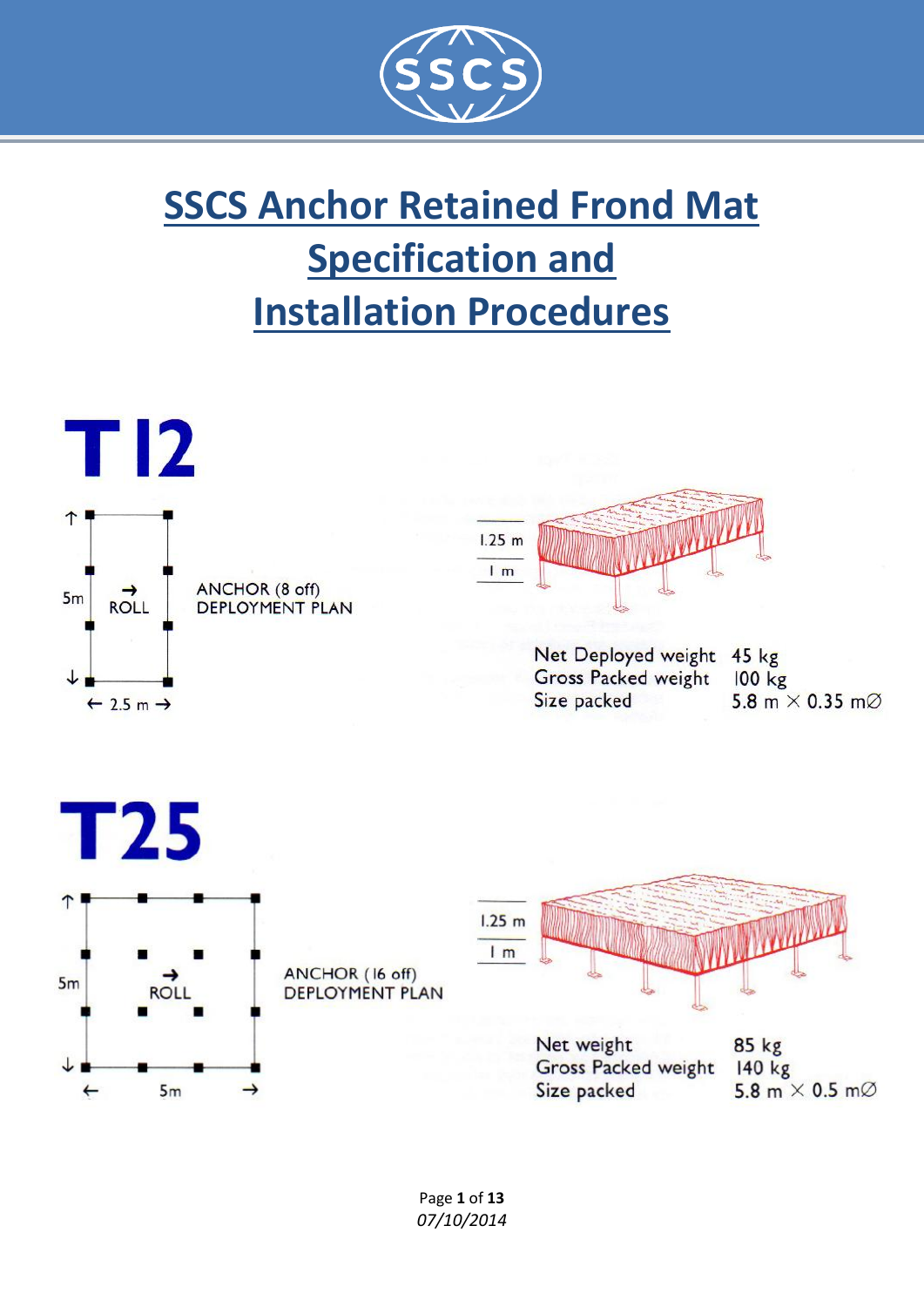

## **Introduction and General Procedures Pages 3 – 4**

## **Installation Equipment and Specifications Pages 5 – 8**

## **Selloc Pin Replacement Schedule and Procedure Pages 9**

## **SSCS Frond Mat Installation Procedure Pages 10 – 13**

Page **2** of **13** *07/10/2014*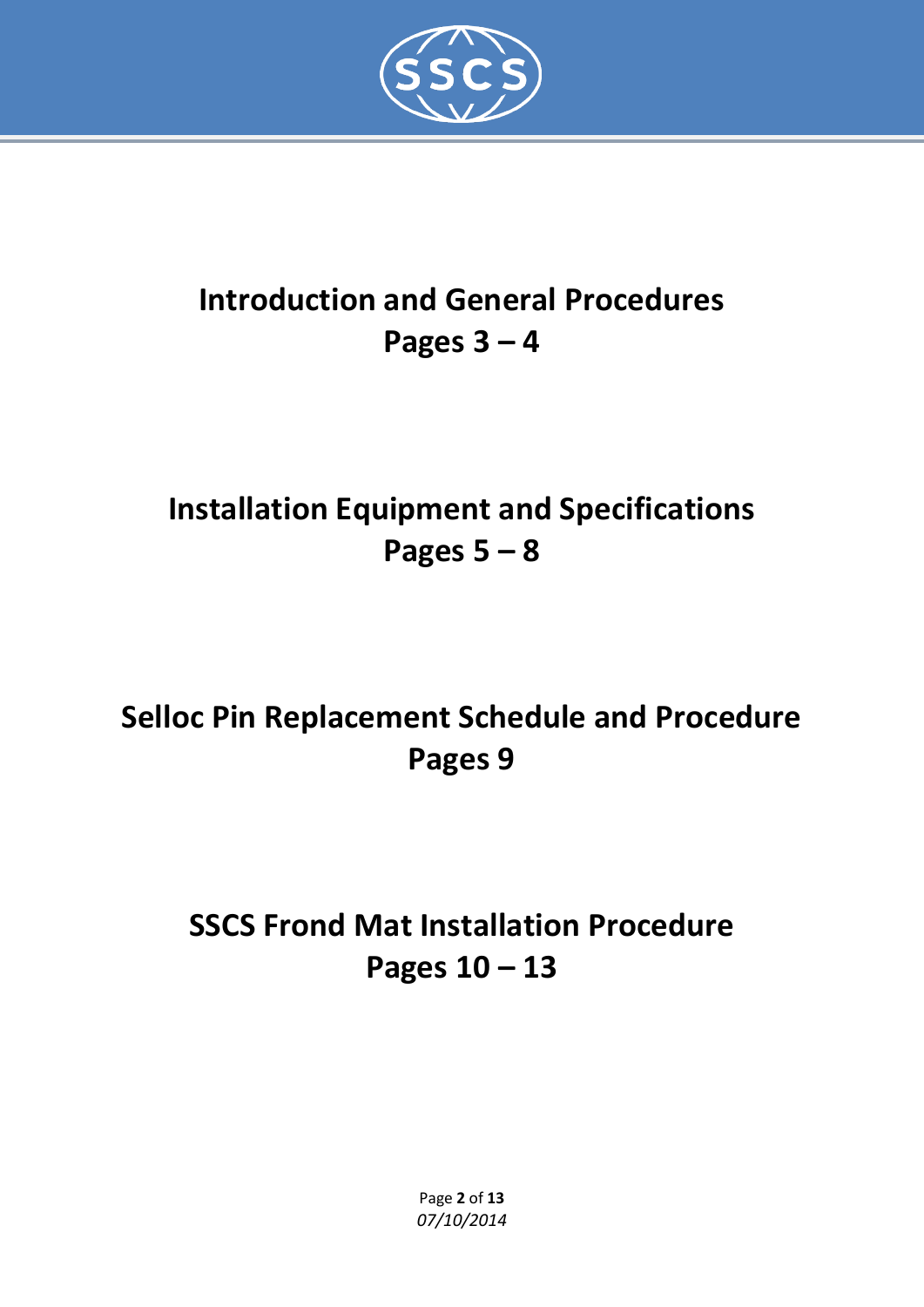

## **Introduction and General Procedures**

Seabed Scour Control Systems (SSCS) recommends that a pre-dive meeting be held between the diving supervisor, dive team (if available) and SSCS representative(s) to discuss the installation procedures and work scope prior to deployment.

SSCS Frond Mat deployment requires 2 divers working simultaneously.

The SSCS Frond Mats will be installed according to the design layout provided by SSCS during the technical proposal stage, and as discussed in the pre-dive meeting.

Divers are to test the hydraulic hammer and set the hammer and hydraulic hose before Mat deployment close to the work area on the seabed.

Deck personnel will remove the SSCS Frond Mat polythene protective cover **BEFORE** attaching the crane slings to lower the Mat to the seabed.

**DO NOT remove anchor tie wraps or the 6 (six) banding strips that hold the Mat tight. These are marked by white loops).**





- **DO: Place the SSCS Frond Mats FLAT on the seabed and / or FLAT over in-filled scour pits**
- **DO NOT: Place the SSCS frond Mats on an incline / decline**

Page **3** of **13** *07/10/2014*

### **IMPORTANT DO's AND DONT's FOR SSCS FROND MAT DEPLOYMENT**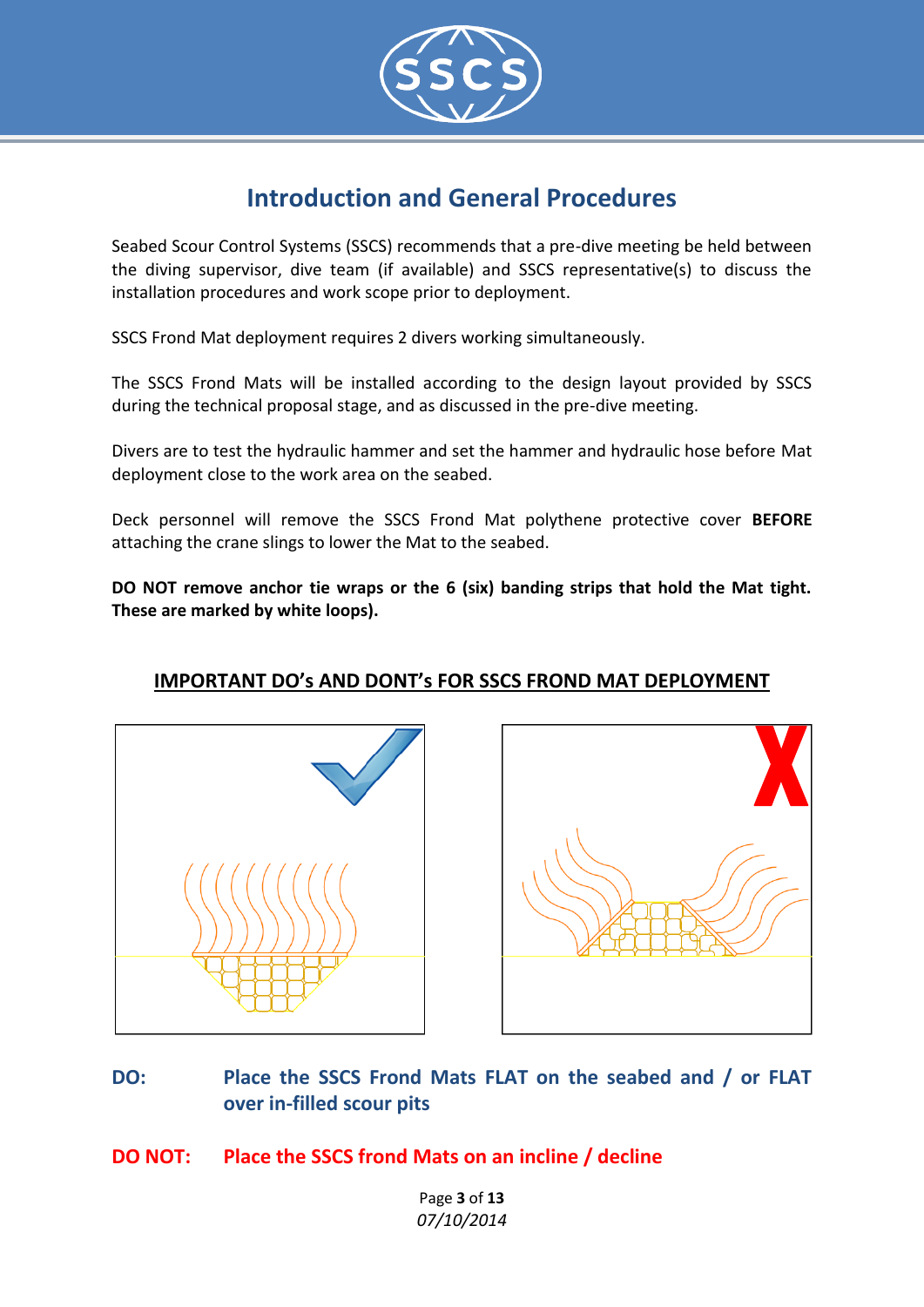





- **DO: Place the SSCS Frond Mats flat on the seabed along both sides of the pipeline**
- **DO NOT: Place the SSCS Frond Mats over the pipeline**





- **DO: Place the SSCS Frond Mats flat on the seabed around the perimeter of any pipe supports (support construction is irrelevant to Mat placement)**
- **DO NOT: Place the SSCS Frond Mats on / over the supports or on sloping surfaces**

Page **4** of **13** *07/10/2014*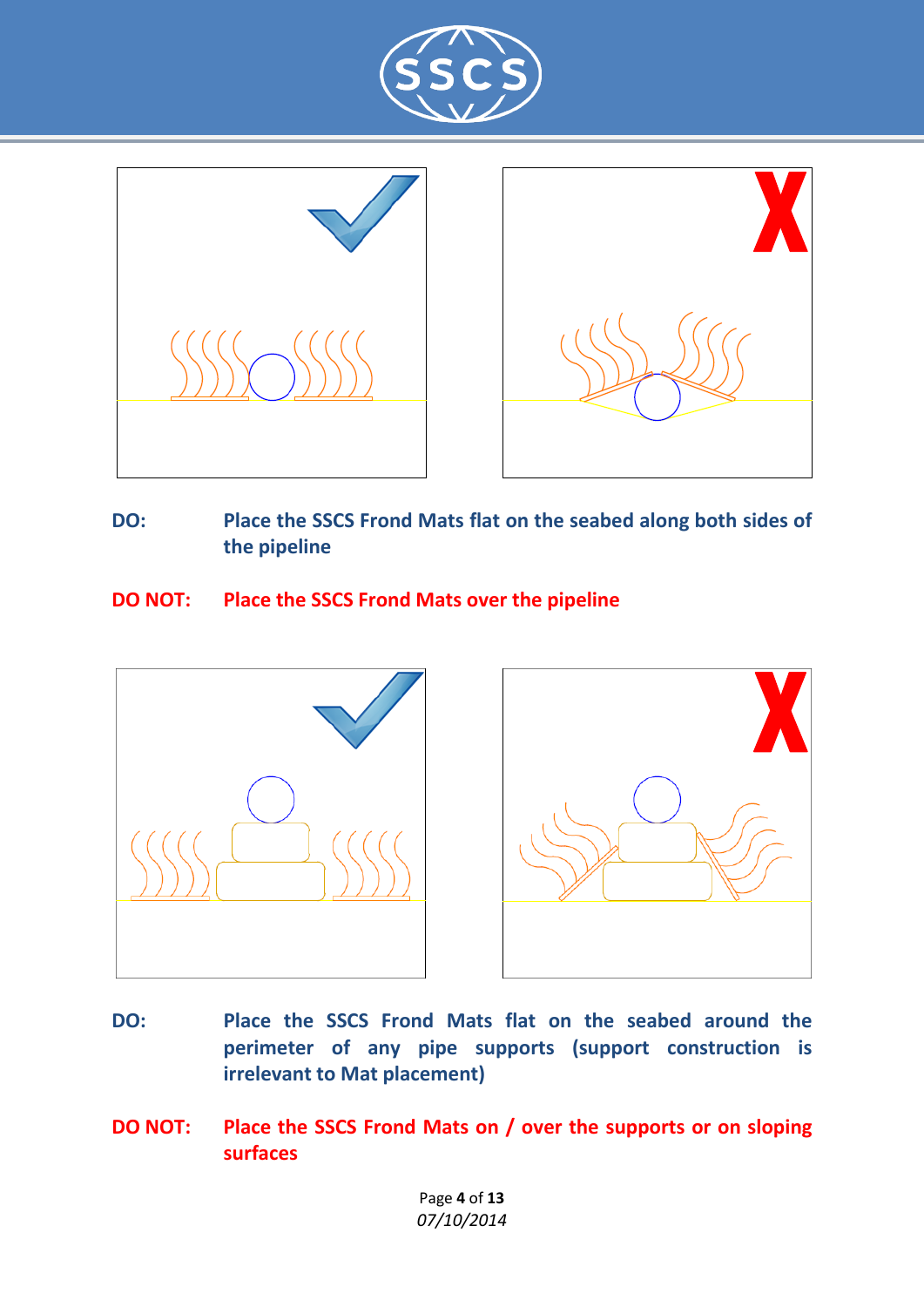

## **Installation Equipment and Specifications**

**SSCS are able to supply a full spread of equipment to be used when installing the SSCS anchor retained Frond Mats. We understand that some of the equipment listed may be readily available on site, and should individual items be required please contact SSCS accordingly.**

#### **Installation Equipment available for supply by SSCS:**

*All equipment is provided with current certification where applicable.*

#### **Tool Container**

*All steel watertight universal storage and work station; 1.5m (l) x 0.8m (w) x 1.0m (h). Gross Weight approx 1050kg.*

#### **Container Contents**

| $2 - 3$ each | Stanley BR45 hydraulic jackhammer adapted for underwater use         |
|--------------|----------------------------------------------------------------------|
| 6 each       | <b>SSCS Spigot Rods and Holders</b>                                  |
| 1 box        | <b>Sellock Pins</b>                                                  |
| 20 each      | Spare SSCS Anchors with 6 tonne MBS webbing strap ("Safety Anchors") |

#### **Other Installation Equipment – Primary & Secondary outfits**

*The below list is standard although where a Dive Support Vessel (DSV) has installed hydraulic capacity for subsea deployment a secondary outfit may not be required.*

#### **Primary Outfit**

- *Power Pack Diesel hydraulic skid-mounted self-contained manual star (or compressed start) – fitted with spark arrestor and Chalwyn shut down device. 1.5m (l) x 1.0m (w) x 1.2m (h). Gross Weight approx 1000kg.*
- *Hose Reel Complete with hydraulic hose and snap-lock fittings. Tested 200bar. 2.1m (l) x 1.5m (w) x 1.5m (h). Gross Weight approx 2500kg.*

#### **Secondary Outfit (Stand-by Outfit)**

*As Primary outfit. A stand-by system is strongly recommended to mitigate against delays or extension of DSV time.*

#### **Options**

*The dive contractor may elect to supply equivalent power packs and / or hoses which must be capable of supply, through maximum hydraulic hose run of up to 150m (500ft), to the hydraulic jackhammer at 30 to 34 litres / minute at 1800 to 2000psi (124 to 138 bar).*

*The jackhammer will work (more slowly) on pressures as low as 1500psi (103 bar) but the maximum length of supply hose must be restricted down to 60m (200ft) and installation of the SSCS anchors may take considerably longer.*

> Page **5** of **13** *07/10/2014*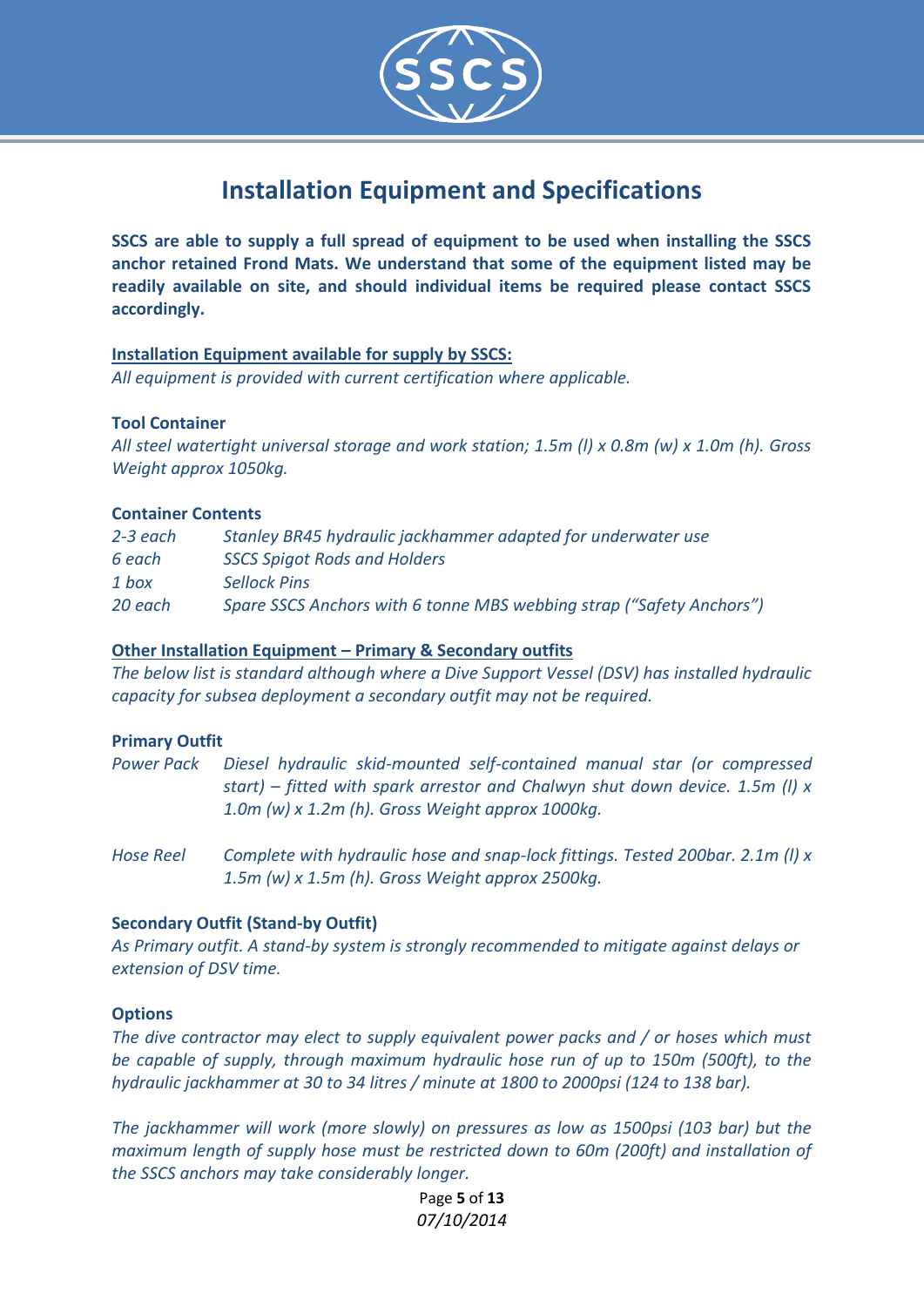





## **SELLOC PIN MUST BE REPLACED AFTER THE INSTALLATION OF 32 ANCHORS MAX.**

*(see "Selloc Pin Replacement Schedule and Procedure on Page 9")*

Page **6** of **13** *07/10/2014*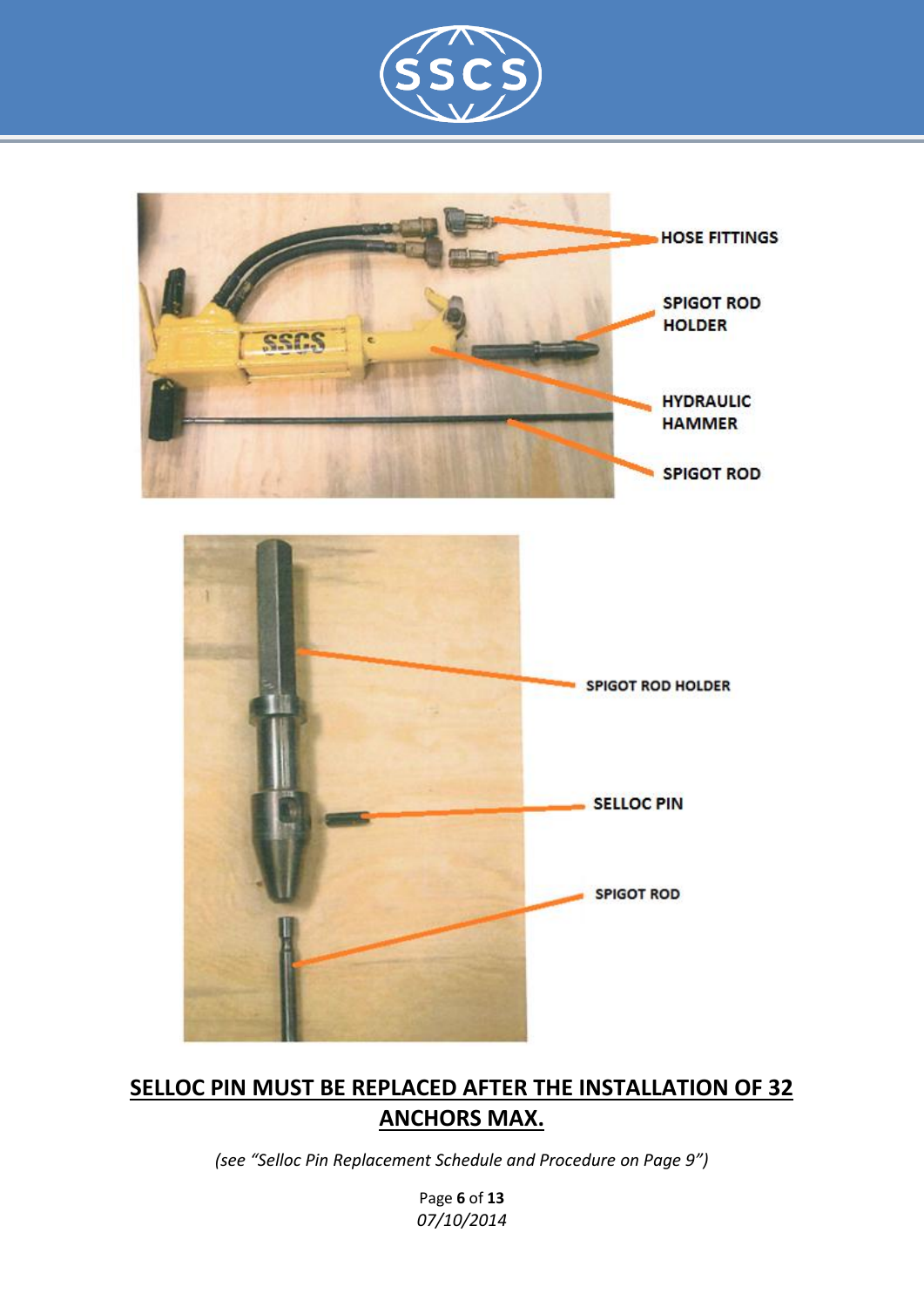

## **SSCS Anchor**

*Pre-attached to the Frond Mats as standard*

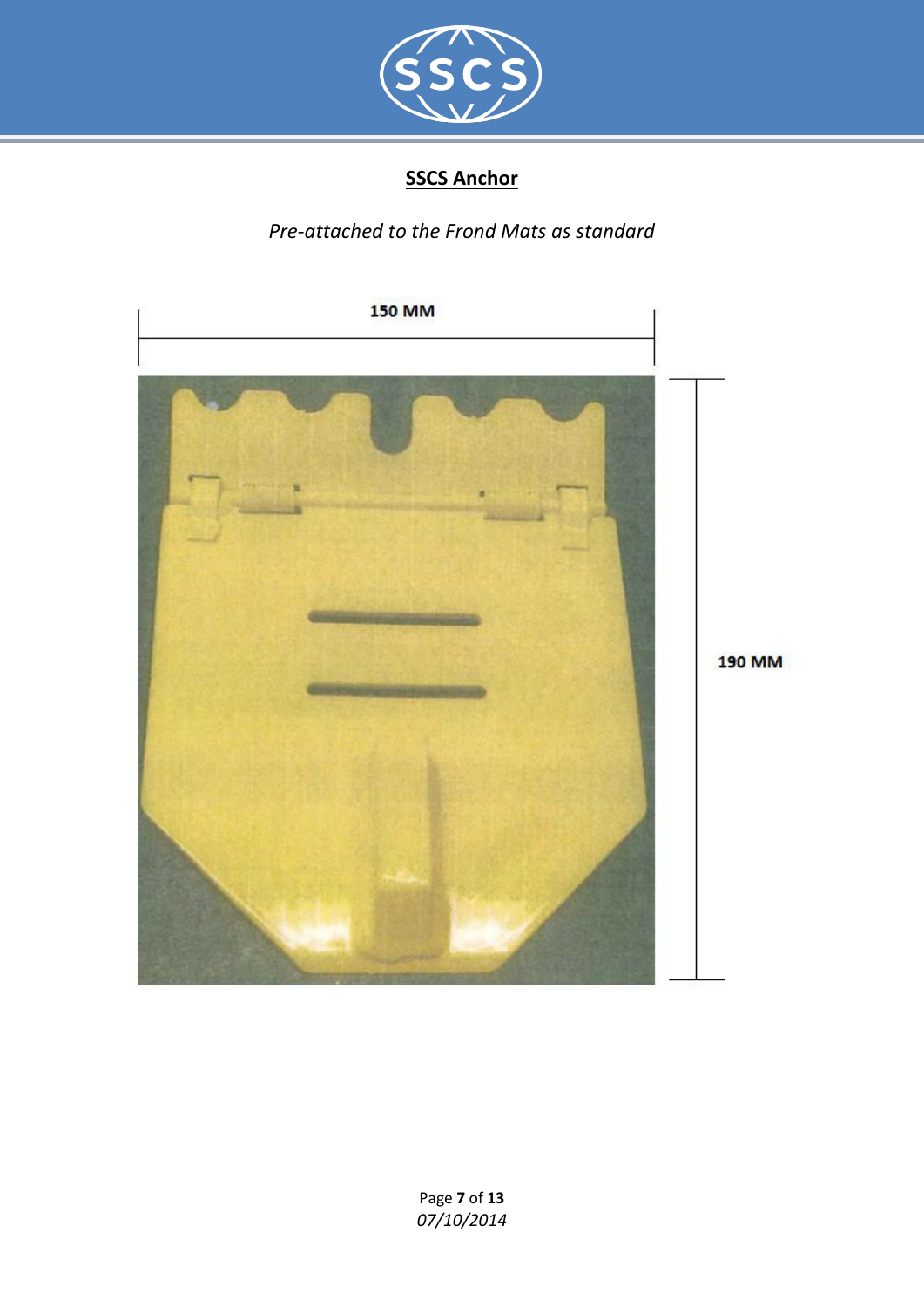

### **SSCS Safety Anchor**

*Supplied in addition to the standard SSCS Frond Mats and SSCS Anchors to be used as required to attain the satisfactory tight hold down of the SSCS Frond Mats on the sea/riverbed*

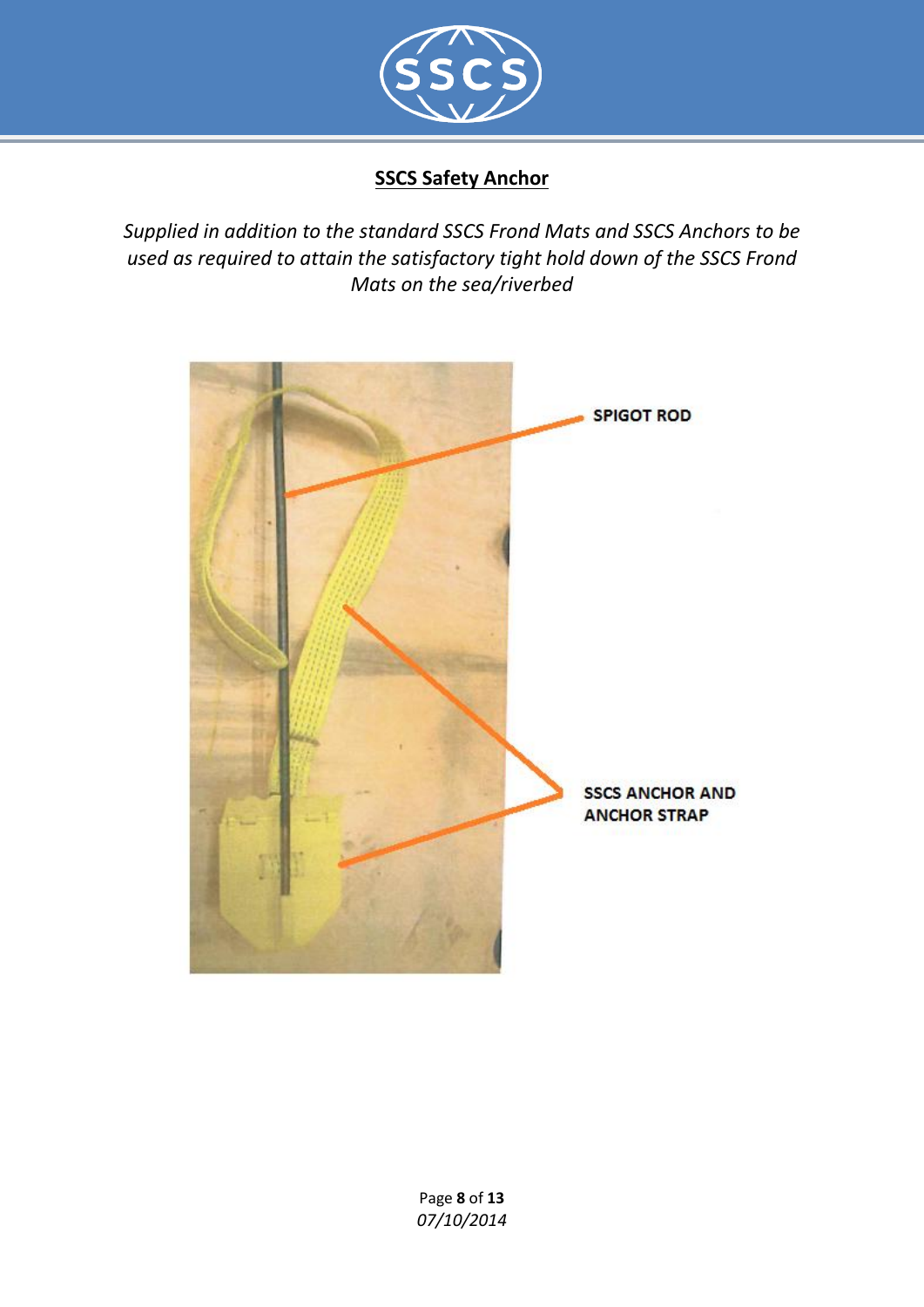

## **Selloc Pin Replacement Schedule and Procedure**

The Selloc Pins should be replaced after the installation of maximum 32 SSCS Anchors to ensure the Spigot Rod is securely held into position during Anchor installation.

The following steps demonstrate the correct way to replace the Retention Pins.



Page **9** of **13** *07/10/2014*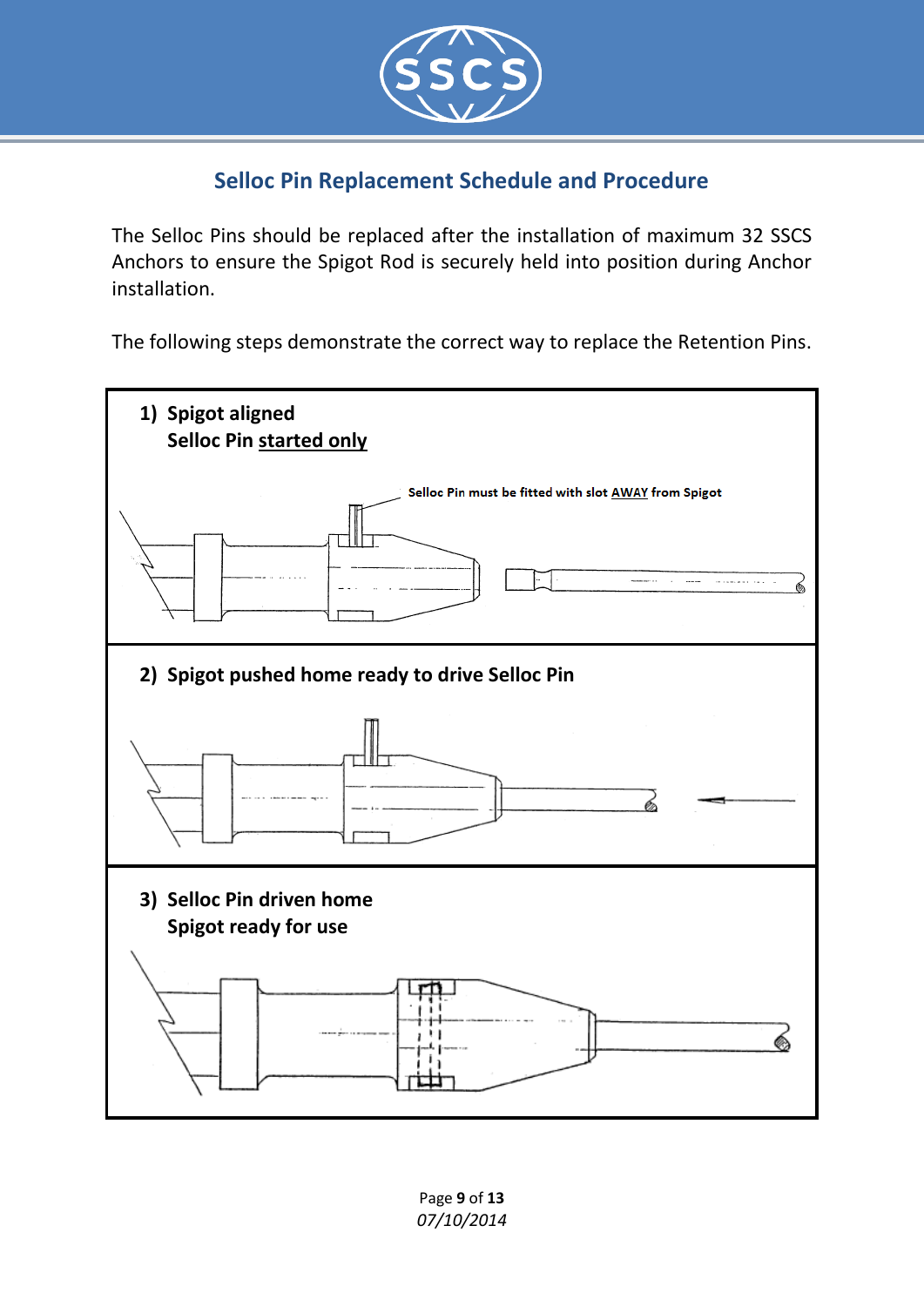

## **SSCS Frond Mat Installation Procedure**

Each SSCS Type 12 Frond Mat (T12) will be rolled onto a 4" diameter plastic tube or metal spool (depending on installation requirements as advised by SSCS), and each SSCS Type 25 Frond Mat (T25) will be rolled onto a metal spool.

**Note that metal spools are to be recovered following Mat installation and returned to SSCS.**



- 1) If the T12 is supplied on a plastic tube it will be necessary to insert a steel bar of approx. 50kg in weight to lift each T12 over the side of the installation vessel and lower / sink it to the seabed. Not applicable for T25.
- 2) Divers are to test the hydraulic hammer and set the hammer and hydraulic hose before Mat deployment close to the work area on the seabed.
- 3) Deck personnel to remove the polythene protection cover from the Mat before attaching the crane slings to lower each Mat to the seabed.

Page **10** of **13** *07/10/2014*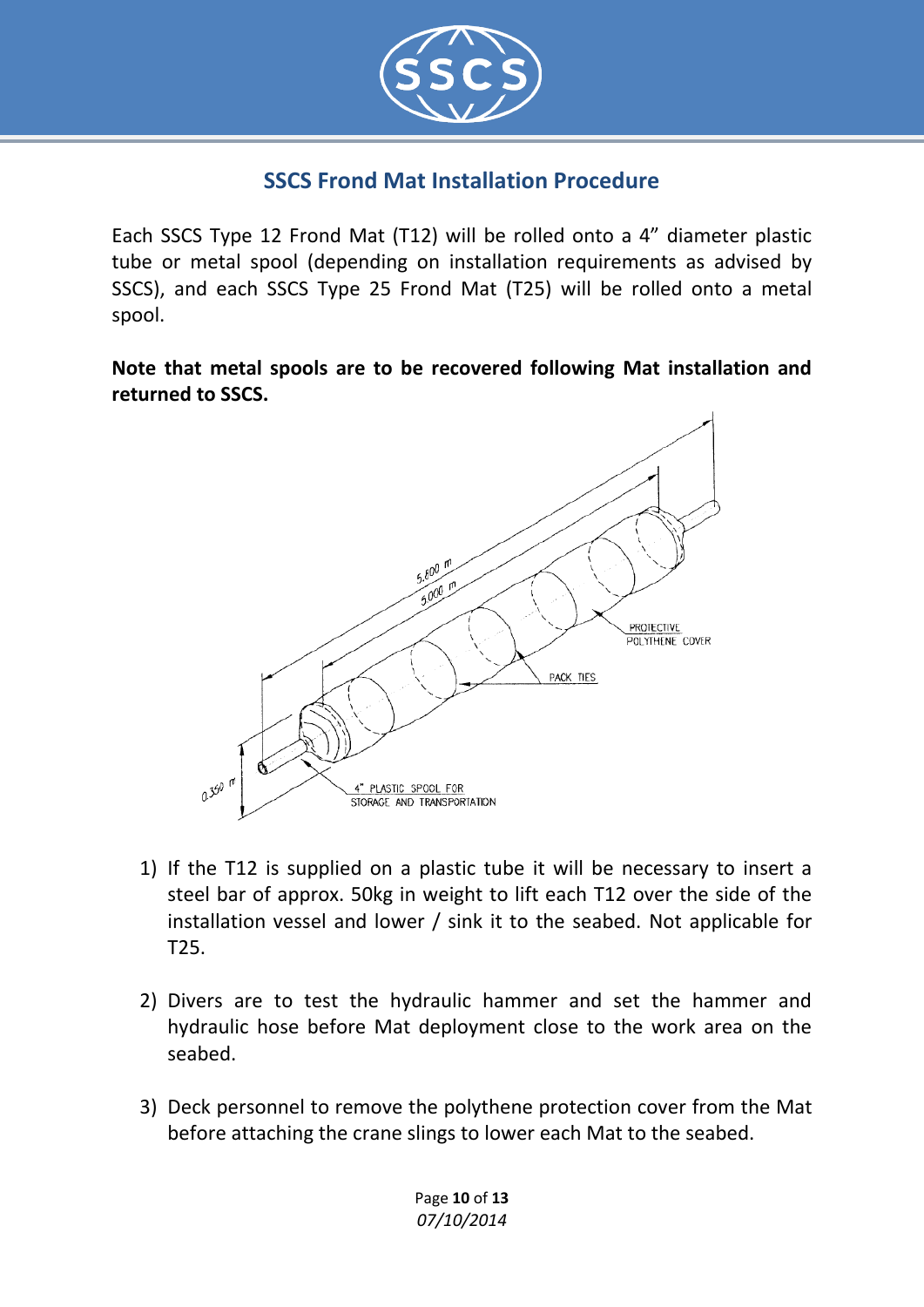

**Do not remove the anchor tie wraps or the 6 (six) banding straps that hold the Mat tight. These are marked by white loops.**

4) Attach metal spool / inserted steel bar ends to down lines to enable each Mat to be correctly orientated on the seabed.



- 5) Divers to position themselves at each end of the Mat and release the crane slings.
- 6) Each Mat has indicator arrows to show the correct direction to unroll them.

Page **11** of **13** *07/10/2014*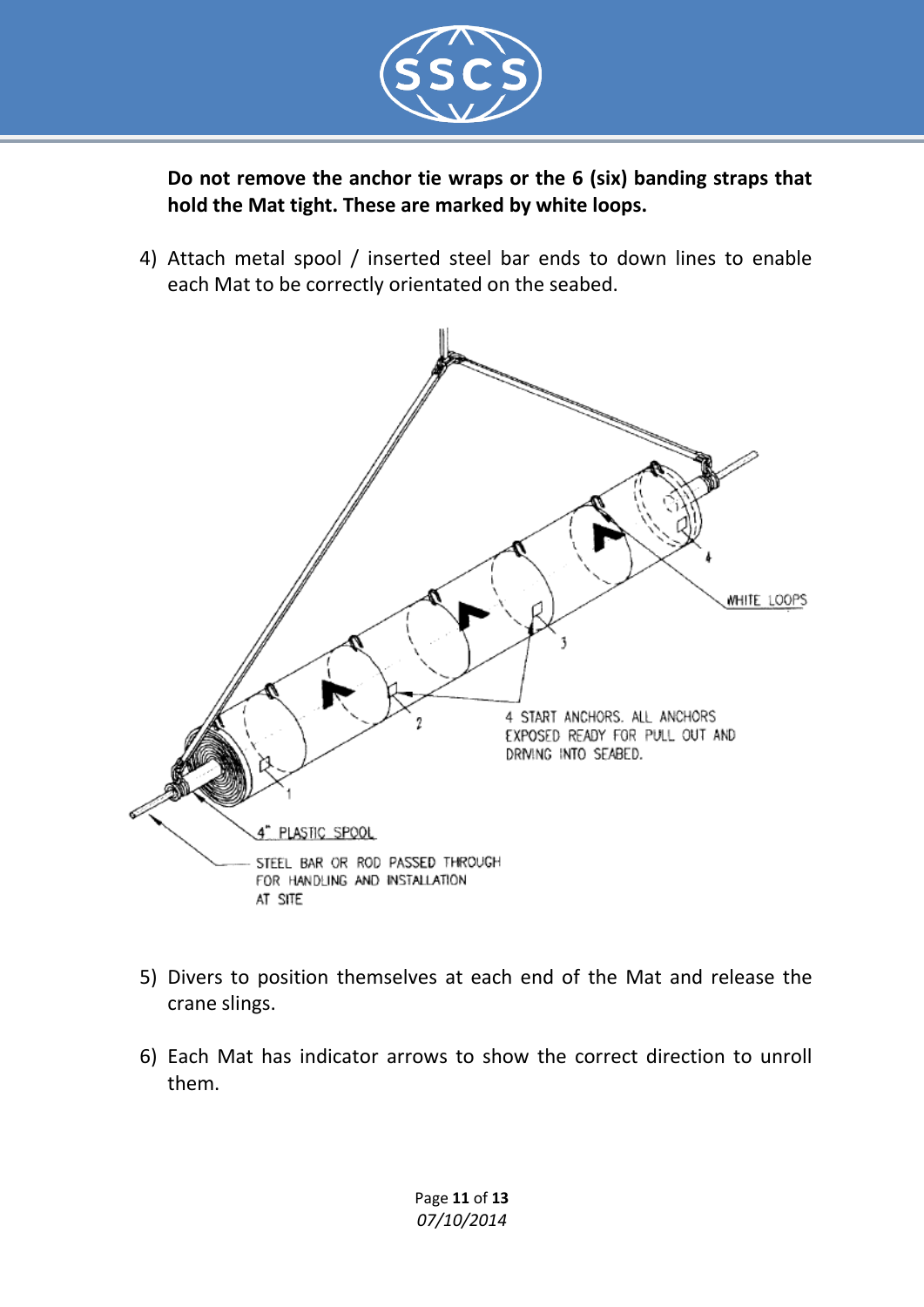



- 7) Divers to position the Mat with the first row of 4 (four) anchors facing upwards and cut the tie wraps holding the anchors to the Mat.
- 8) Divers to set up the first row of anchors approx. 0.35m from the edges of the Mat and drive them into the seabed using the hydraulic hammer to their maximum 1m depth (the full length of the Spigot Rod).